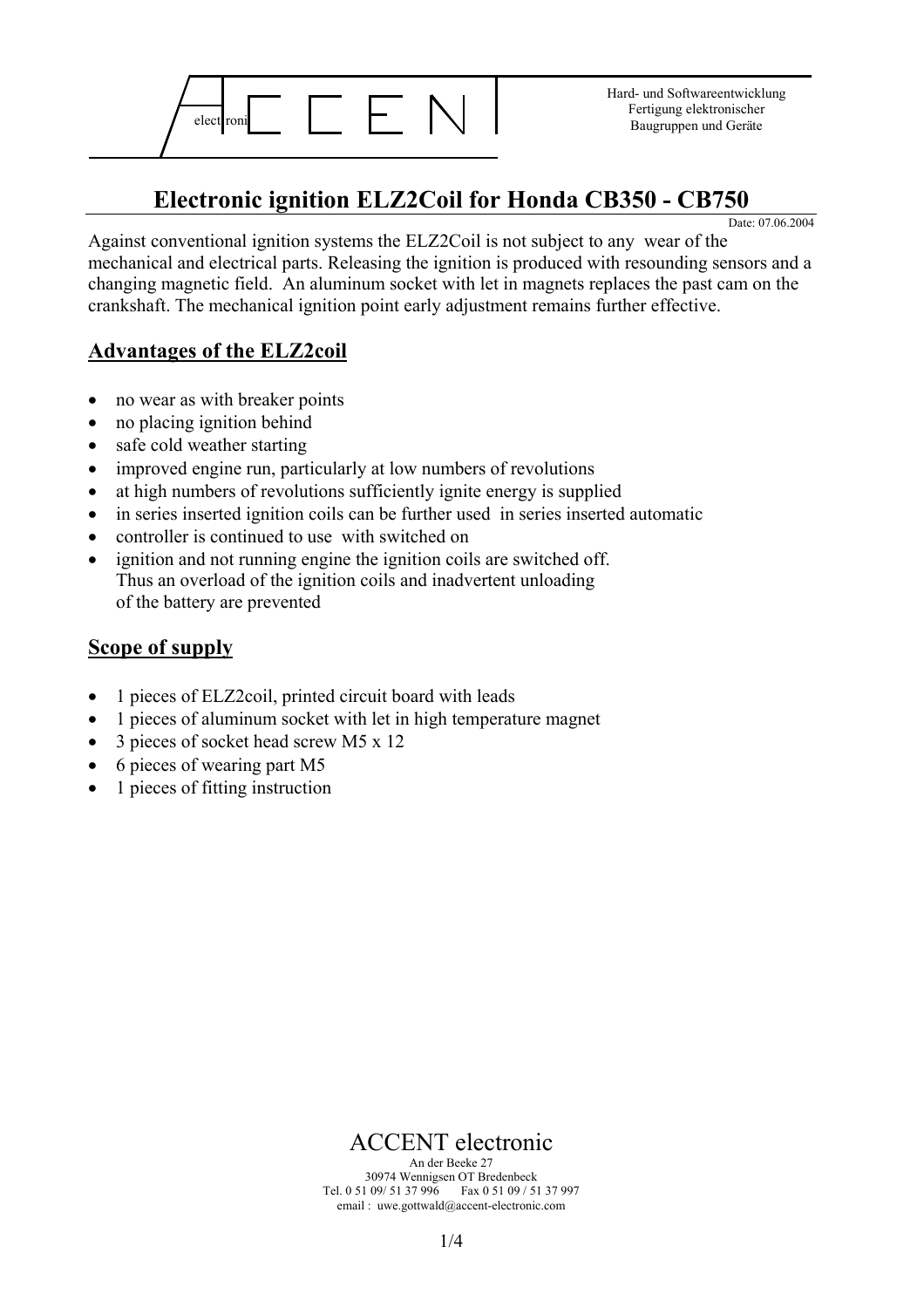

#### **Assembly of the electronic ignition**

- 1. Remove the cover of the ignition mechanism on the right side of the engine block and develop you the contact plate. Remove the centrifugal force verse plate from the crankshaft and take you off the cam from the centrifugal force verse plate.
- 2. Take the aluminum case of the electronic ignition and install you these on the centrifugal force verse plate, by pressing the centrifugal force weights outward. The marking on the face of the case must show thereby toward  $\leq T$ , F 1 - 4  $\geq$  (picture 1). Make sure that the cam moves low-friction. If necessary you clean the centrifugal force verse plate and oil you these easily. Install the centrifugal force verse plate again at the engine.
- 3. Install the printed circuit board of the electronic ignition with the three provided socket head screws and three wearing parts at the engine. **Note:**

*By constructional differences it can happen that the centrifugal force verse plate runs too closely at the printed circuit board and sharpens at this. Therefore, the further are recommended to 3 to install wearing part between crankshaft housings and printed circuit board.* 

**Tip:**

*Wearing part with something fat on the crankshaft housing fix and the printed circuit board on before it screw.*

4. Lay the cable of the electronic ignition in the original cable supports. Connect the black positive cable with the foot stop light switch. Yet do not connect the blue and yellow cable (picture 2).







ACCENT electronic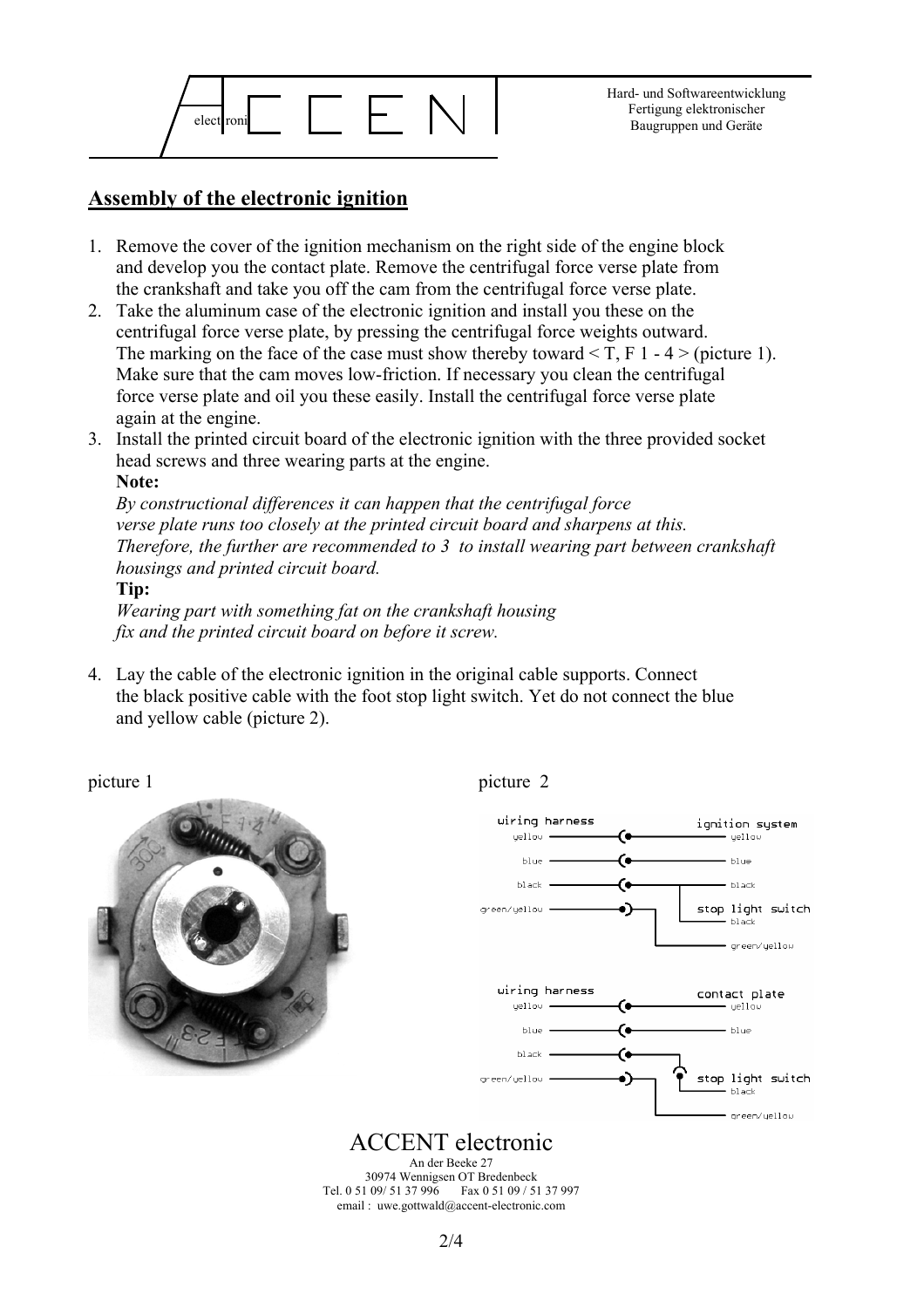

Hard- und Softwareentwicklung Fertigung elektronischer

#### **Adjust ignition**

#### **Danger reference**

**Persons with cardiac pacemaker should not make the tuning. The blue and yellow lead of the ignition coils leads up to 500V. On the high-voltage cables, plugs and spark plugs 40.000V lies** 

- 1. Switch the ignition on and turn you the crankshaft with a wrench WW23 in the clockwise direction. Left on the printed circuit board is a light emitting diode. This must go once per revolution on and out. Adjust the printed circuit board in the clockwise direction to a complete stop. Turn now the crankshaft in the clockwise direction to the marking  $\leq$ F 1 - 4 of the centrifugal governor with the marking at the crankshaft housing agrees.
- 2. Turn back the printed circuit board against the clockwise direction, until the light emitting diode on the printed circuit board shines. Bolt the printed circuit board on. Turn the crankshaft and control you ignition. Connect now the blue and yellow cables.
- 3. Install the cover of the ignition mechanism and start you the engine

#### *Note:*

 *If the original ignition coils are not used, it can be necessary to exchange the cam. Bol D `or ignition coils e.g. have a smaller internal resistance and using more power.* 

*That can lead to the fact that with low engine speed -* 

- *1. the battery is discharged*
- *2. the ignition coils overheat*

# **Much fun**

### ACCENT electronic